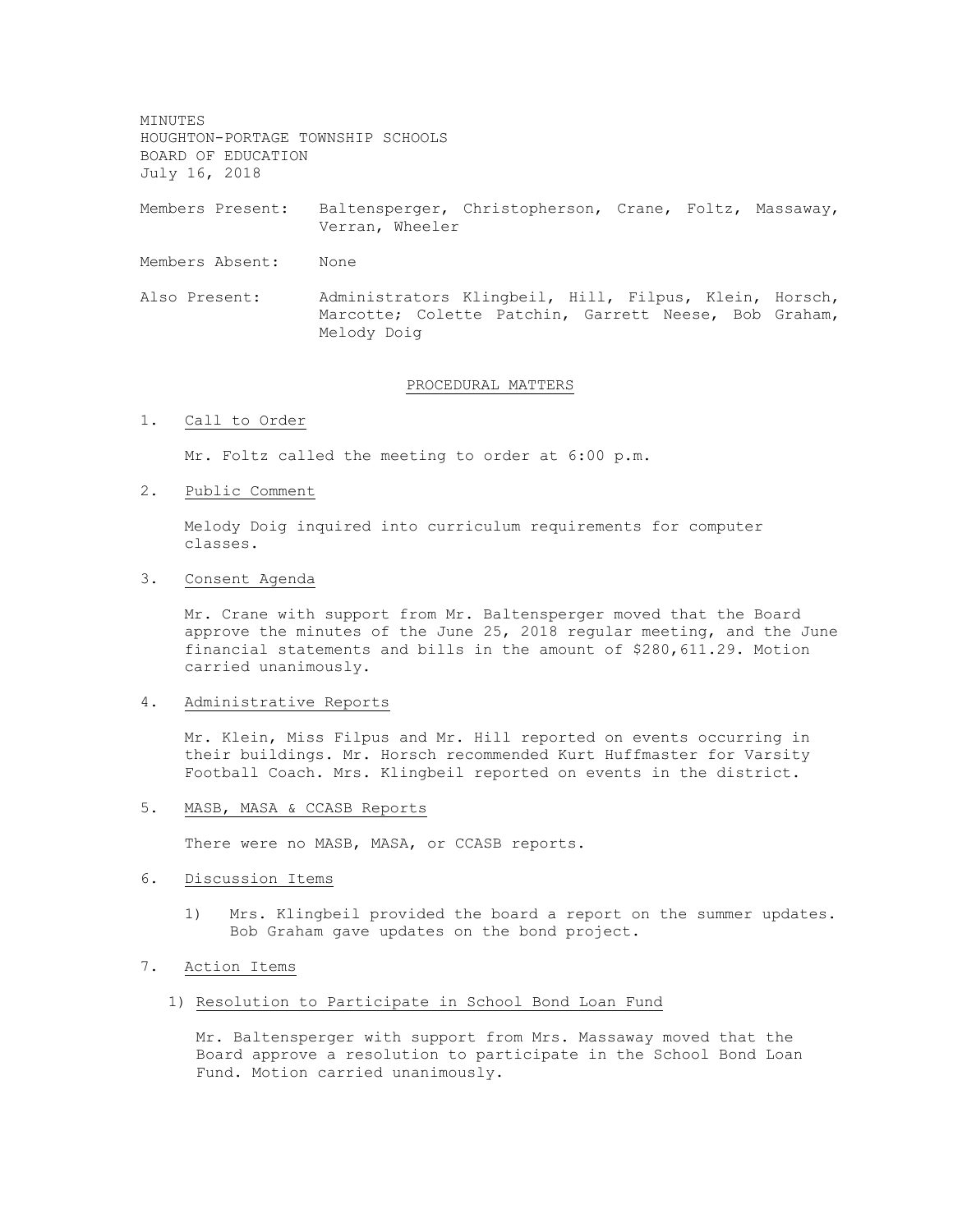### 2) Designation of Depositories for School Funds

Mr. Christopherson with support from Mrs. Verran moved that the Board approve the designation of Superior National Bank as the depository of general fund, debt retirement, capital projects monies, federal tax deposits, athletics and school service accounts, and trust fund; River Valley State Bank as the depository for the trust and agency fund; the Michigan School District Liquid Fund as the depository for general fund and capital projects; and the Michigan Tech Credit Union as the depository for the elementary trust and agency account. Motion carried unanimously.

#### 3) Designation of Signature Authority for Depository Bag

Mr. Crane with support from Mr. Baltensperger moved that the Board approve the designation of Sara Marcotte and Colette Patchin for signature authority for depository bag. Motion carried unanimously.

# 4) Designation of Individuals Responsible for Posting Public Notice of Meetings

Mr. Baltensperger with support from Mrs. Massaway moved that the Board approve the designation of Shirley Belej and Colette Patchin for posting public notice of meetings. Motion carried unanimously.

#### 5) Delegation of Election Duties

Mr. Crane with support from Mrs. Verran moved that the Board approve the delegation of Sara Marcotte to attend to all election duties. Motion carried unanimously.

#### 6) Adoption of Legal Reference Note

Mrs. Massaway with support from Mr. Crane moved that the Board designate themselves as a General Powers School District by operational law. Motion carried unanimously.

### 7) Approval of Organizational Memberships – MASA, MASB, CCASB

Mr. Baltensperger with support from Mrs. Verran moved that the Board approve the organizational memberships in the Michigan Association of School Administrators, the Michigan Association of School Boards and the MASB Legal Trust Fund, and the Copper Country Association of School Boards. Motion carried unanimously.

### 8) Approval of MASB LRN Program

Mr. Crane with support of Mr. Baltensperger moved that the Board approve participation in the MASB Legislative Relations Network (LRN) Program. Mr. Crane with support of Mrs. Massaway moved that the Board approve and designate Mr. Christopherson as their LRN representative. Motion carried unanimously.

#### 9) Approval of Annual Retainer Contracts – School Attorney and Auditor

Mrs. Massaway with support from Mr. Wheeler moved that the Board approve the annual retainer contracts with the law firms of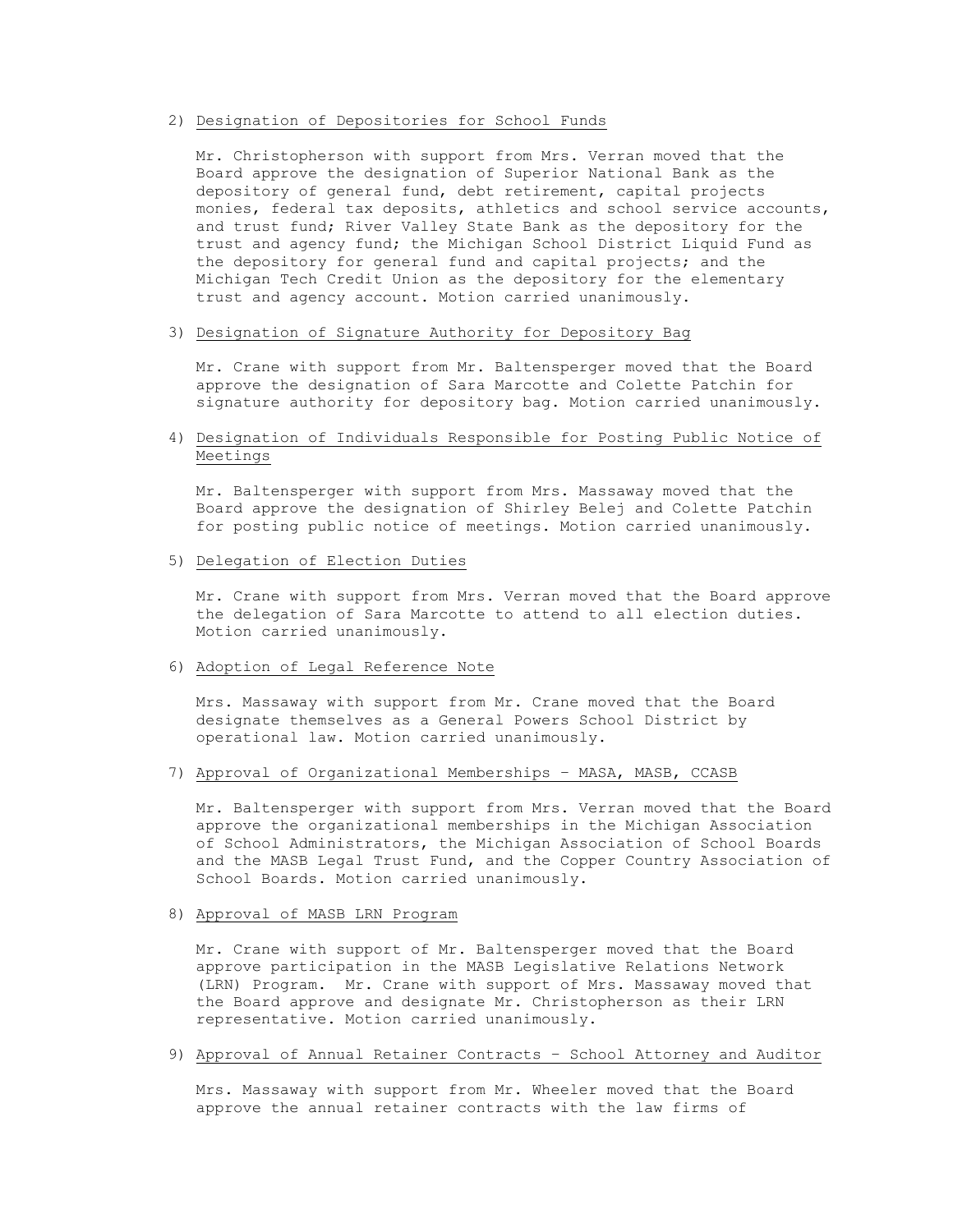Neuminen, DeForge & Toutant of Houghton and Ryan Law Offices of Iron Mountain as their counselors, the Thrun Law Firm serving as school attorneys for school elections and matters pertaining to school law, and Rukkila, Negro & Associates to serve as school auditor. Motion carried unanimously.

#### 10) Designation of Carriers to Transport Students

Mrs. Massaway with support from Mr. Crane moved that the Board designate Lamers Transit as the transportation provider for the district, all area schools, Copper Country I.S.D., Michigan Technological University, Houghton Transit Authority, Hancock Transit, local taxi companies, R&A Transportation, and any other carrier designated by the Board or approved by the Superintendent as carriers to transport students. Motion carried unanimously.

### 11) Selection of Representative for CCASB

Mr. Baltensperger with support from Mr. Wheeler moved that the Board approve the selection of Mrs. Verran as representative for the CCASB. Mr. Crane with support from Mr. Baltensperger moved that the Board approve the selection of Mr. Baltensperger as alternate. Motion carried unanimously.

#### 12) Approval of Board Member Travel

Mr. Baltensperger with support from Mrs. Massaway moved that the Board approve member travel to MASB, MASA, and NSBA functions and seminars, the U.P. Legislative Summit, the Governor's education summit, and local CCASB functions. Motion carried unanimously.

## 13) Resolution to Designate Julie Filus as District Representative in the Absence of Superintendent

Mr. Crane with support from Mr. Christopherson moved that the Board designate Julie Filpus as district representative in the absence of the Superintendent. Motion carried unanimously.

#### 14) Schools of Choice Program for 2018-19 School Year

Mr. Wheeler with support from Mr. Crane moved that the Board participate in the Schools of Choice program for the 2018-19 school year. Motion carried unanimously.

## 15) Michigan High School Athletic Association ("MHSAA") Membership Resolution

Mr. Crane with support from Mrs. Verran moved that the Board approve a resolution to participate under the guidelines of MHSAA. Motion carried unanimously.

## 16) Resolution Setting the First Day of School for 2018-19 School Year

Mr. Baltensperger with support from Mrs. Massaway moved that the Board designate Tuesday, September 4th as the first day of school for the 2018-19 school year. Motion carried unanimously.